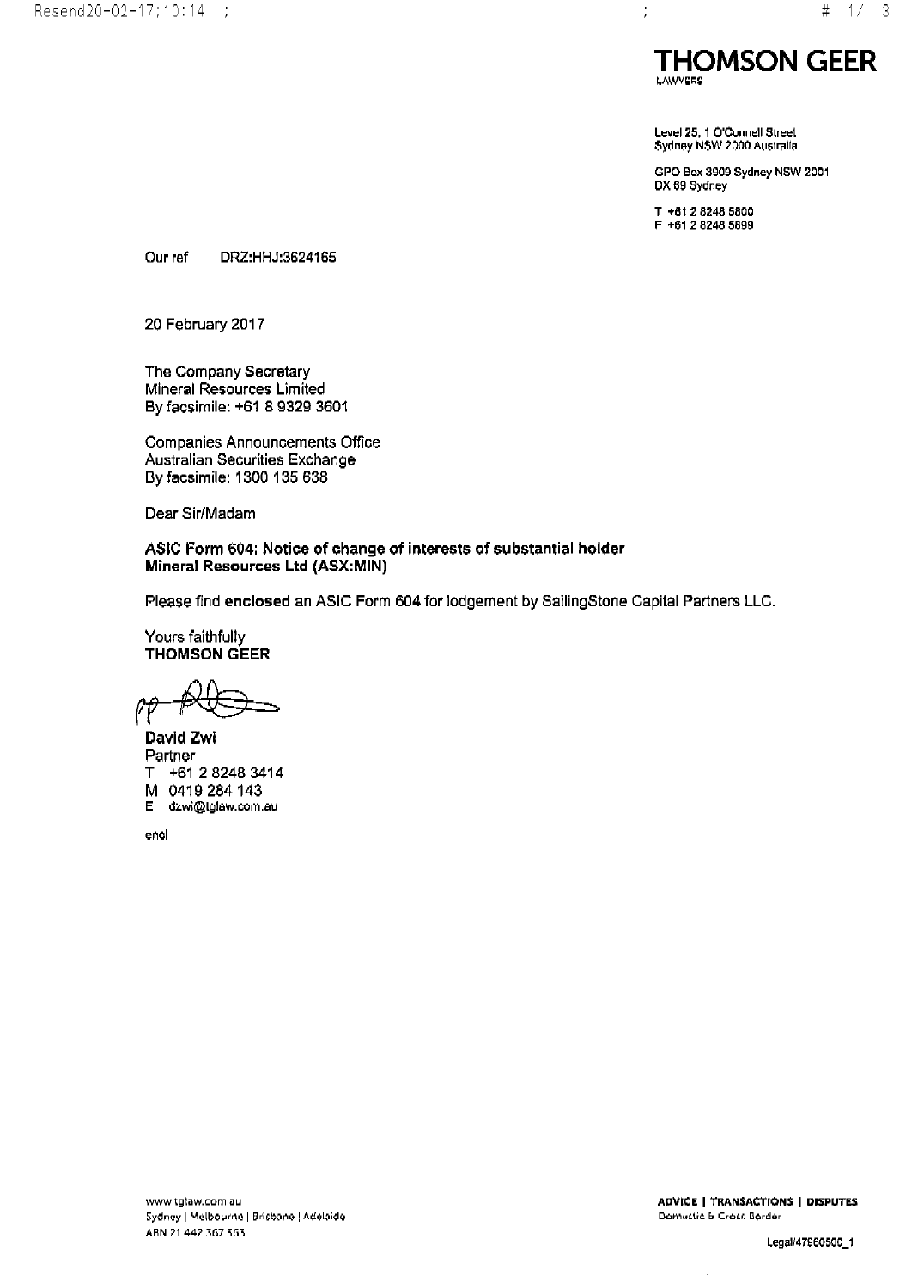j

#  $2/$ 

 $\overline{3}$ 

# **Form 604 Corporations Act 2001**

Section 671B

# Notice of change of interests of substantial holder

| To Company Name/Scheme                                                                                                                                  | Mineral Resources Limited              |
|---------------------------------------------------------------------------------------------------------------------------------------------------------|----------------------------------------|
| <b>ACN/ARSN</b>                                                                                                                                         | 118 549 910                            |
| 1. Details of substantial holder (1)<br>Name                                                                                                            | SallingStone Capital Partners LLC      |
| ACN/ARSN (if applicable)                                                                                                                                | <b>N/A</b>                             |
| There was a change in the interests of the<br>substantial holder on<br>The previous notice was given to the company on<br>The previous notice was dated | 17/02/2017<br>12/01/2016<br>12/01/2016 |

## 2. Previous and present voting power

The total number of votes attached to all the voting shares in the company or voting interests in the scheme that the substantial holder or an associate (2) had a relevant interest (3) in when last required, and when now required, to give a substantial holding notice to the company or scheme, are as follows:

| Class of securities (4) | Previous notice |                  | Present notice |                  |
|-------------------------|-----------------|------------------|----------------|------------------|
|                         | Person's votes  | Voting power (5) | Person's votes | Voting power (5) |
| Ordinary shares<br>     | .423.215        | 16.11%           | 9.517,500      | 5.09%            |

### 3. Changes in relevant interests

Particulars of each change in, or change in the nature of, a relevant interest of the substantial holder or an associate in voting securities of the company or scheme, since the substantial holder was last required to give a substantial holding notice to the company or scheme are as follows:

| Date of<br>change | Person's whose<br>relevant Interest<br>changed             | Nature of<br>change (6)  | Consideration given in<br>relation to change (7) | Class and number of<br>securities affected | Person's votes affected |
|-------------------|------------------------------------------------------------|--------------------------|--------------------------------------------------|--------------------------------------------|-------------------------|
| 12/01/2017        | SailingStone<br>Capital Partners<br>LLC.<br>(SailingStone) | Sale of shares           | AUD \$420,770.43                                 | 34,060 ordinary shares                     | 34,060 ordinary shares  |
| 13/01/2017        | SailingStone                                               | Sale of shares           | AUD \$797,087,72                                 | 66,200 ordinary shares                     | 66,200 ordinary shares  |
| 27/01/2017        | SailingStone                                               | Sale of shares<br>------ | AUD \$1,759,562.00                               | 140,000 ordinary shares                    | 140,000 ordinary shares |
| 30/01/2017        | SailingStone                                               | Sale of shares           | AUD \$3,015,489.93                               | 244,300 ordinary shares                    | 244,300 ordinary shares |
| 16/02/2017        | SallingStone                                               | Sale of shares           | AUD \$13,102,770.40                              | 963,439 ordinary shares                    | 963,439 ordinary shares |
| 17/02/2017        | SailingStone                                               | Sale of shares           | AUD \$5,977,770,96                               | 457.716 ordinary shares                    | 457,716 ordinary shares |

### 4. Present relevant interests

### Particulars of each relevant interest of the substantial holder in voting securities after the change are as follows:

| Holder<br>оf<br>relevant<br>interest | Registered<br>holder of<br>securities                                                                                           | Person entitled<br>to be registered<br>as holder (8)                                                                                | Nature of<br>rolevant<br>Interest (6)                                                                                                                                                                                                              | Class and<br>number of<br>securities | Person's votes |
|--------------------------------------|---------------------------------------------------------------------------------------------------------------------------------|-------------------------------------------------------------------------------------------------------------------------------------|----------------------------------------------------------------------------------------------------------------------------------------------------------------------------------------------------------------------------------------------------|--------------------------------------|----------------|
| SallingStone                         | IBMO Harris Bank:<br>Citibank: BNY Mellon:<br>ICredit Suisse: JP<br>Morgan: Northern<br> Trust: RBC: State<br><b>Street UBS</b> | SailingStone holds<br>lits relevant interest<br>lin its capacity as<br>linvestment manager<br>Ifor a range of client<br>portfolios. | SailingStone holds its relevant interest<br>by having the power to exercise.<br>control the exercise of or disposal of<br>the securities to which the relevant<br>interest relations in the ordinary course<br>lof investment management business. | lordinary shares<br>9.517.500        | 5.09%          |